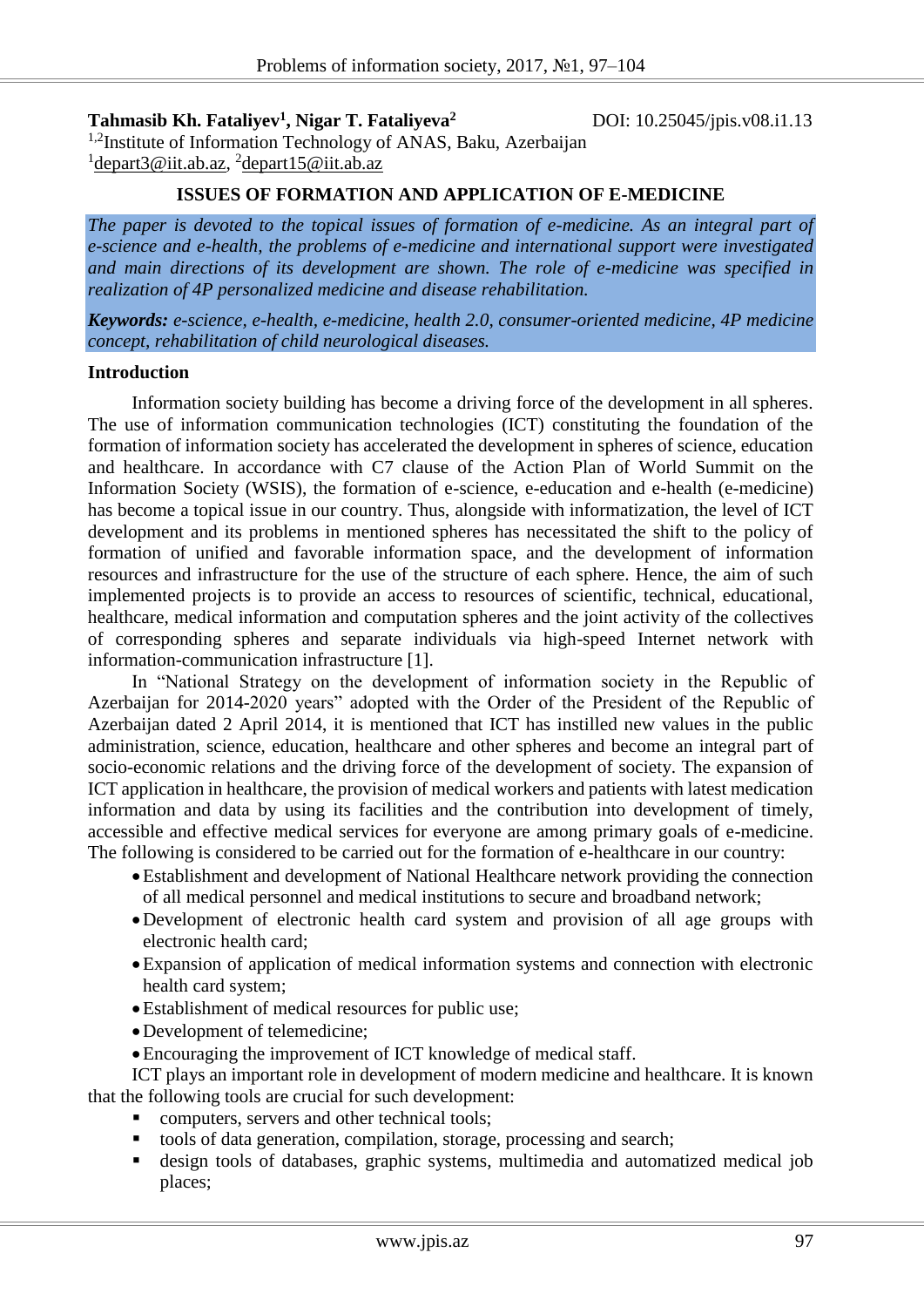- **•** computerized equipment for diagnostics and treatment;
- microprocessor modules for medical equipment;
- global and local networks.

As in other sectors, the process of informatization in healthcare is oriented towards the establishment of unified medical information space facilitating the communication among scholars and medical personnel, utilization of archives and libraries of medical knowledge and technologies, as well as the use of active equipment directly at work place and in real time regime. As a result, the advancement in informatization of healthcare will turn medical knowledge into public heritage.

## **E-medicine as an important direction in formation of information society**

E-medicine which plays an important role in the formation of information societycan be considered as an integral part of e-healthcare due to its administrative function.

International organizations carry out important tasks for the development of e-science and its various fields, as well as e-healthcare and e-medicine. Such that, they are regularly engaged in addressing the existing problems in this field, carry out different projects and programs and organize international conferences, forums and symposiums. It can be shown as an example that notable international organizations, such as ITU, UNESCO, UNDP and UNCTAD, regularly monitor the addressing of problems envisaged in *WSIS* Action Plan with interested parties (in healthcare, WHO – World Health Organization), and host forums and competitions. Various works carried out in e-healthcare direction of C7 clause of WSIS Action Plan and the solution of new problems have been discussed in 6 of annual forums successively held starting from 2006. Among the other issues envisaged in AP, the engagement of publicity in global health issues, utilization of social media facilities, the expertise and problems in this sphere were also discussed in the ITU Forum held in Geneva on 25-29 May 2015 [2]. It is to be noted that, e-medicine occupied a special place in addressing the discussed problems.

The application of e-science in various scientific fields facilitate the formation of specific online environments and hence, the emergence of e-medicine, e-geography, e-chemistry, e-history, and e-astronomy.

It is known that the search of data compiled during medical examinations, treatment and surgeries become more complicated, and in most cases, the data is lost. All this adversely affects the operative decision making and the development of medical science, and leads to wrong diagnoses, shortening of human life, higher rates of morbidity. E-medicine as such creates new opportunities for creating e-health cards, improving medical diagnostics and treatment processes by using sensor networks, for the analysis of log-files from psychological point of view, compilation, analysis and diagnostics of medical data, the organization of e-board of doctors, and e-medicine consultation.

Informatization and formation of information provision is among the priority directions of e-science and e-healthcare. The goal of informatization is the facilitation of favorable environment for meeting users' demand for information by applying ICT. Methods and tools of management and the advanced ICT constitute the foundation of informatization. In this regard, the formation of reliable and effective infrastructure complying with goals of corresponding spheres, application of standard methods of the access to corporate data, establishment of various information resources and improvement of convenient tools of use of such data are important measures adopted.

With the growing significance of the role of information in modern society, several important notions have emerged. Among those, the notion of "medical data" is of special interest.

Medical data  $-$  is the data regarding the population health, healthcare system, medical science and related sciences, and environment. The following are distinguished in the structure of medical data:

scientific data;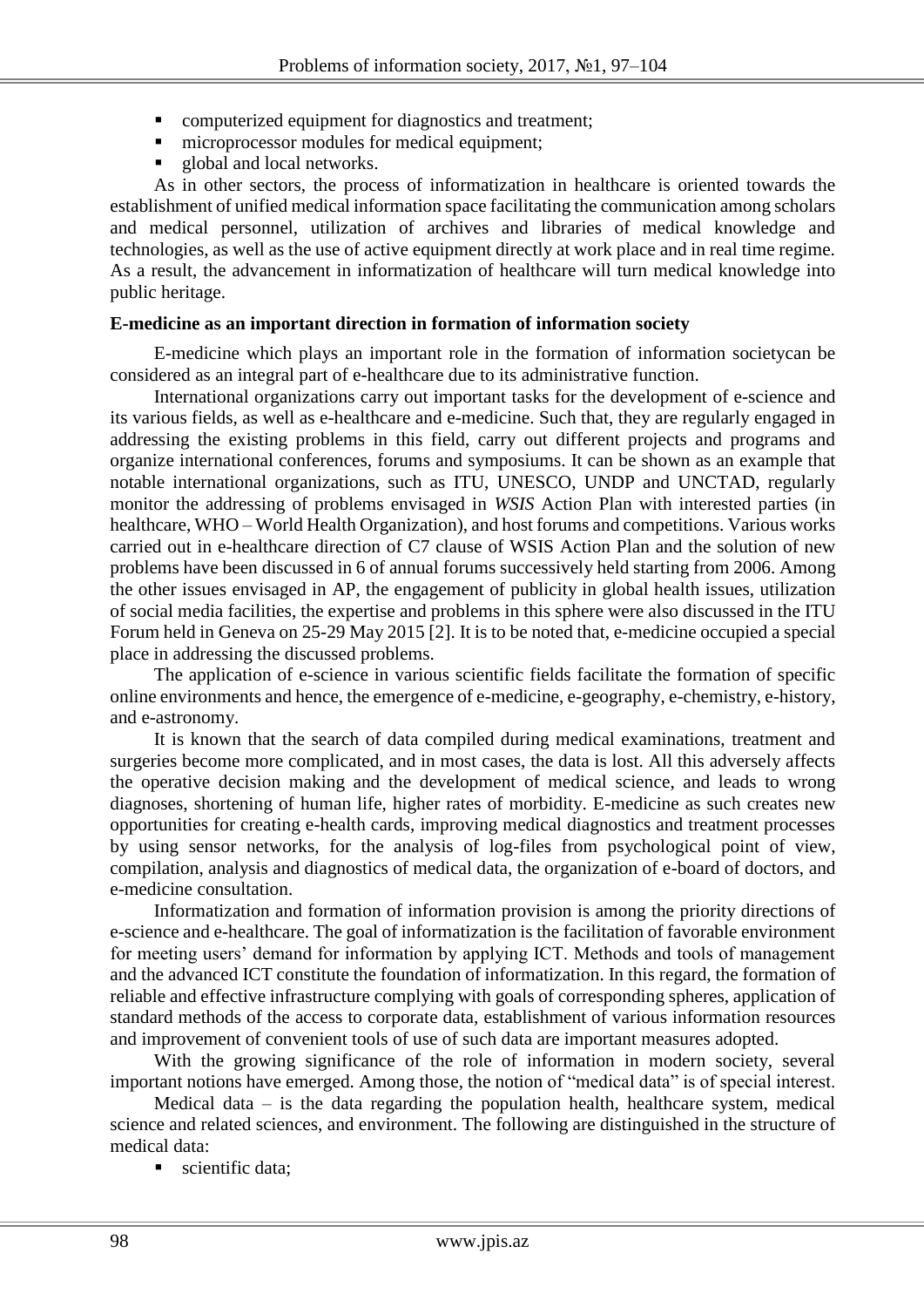- business data: business news, normative acts, statistical data, advertisement, data on manufacturers and consumer of goods and services in medical market, etc.;
- consumer data: medical data designated for population.

Electronic publications constitute a special class of scientific and medical data thatare characterized with the capability of storage of unlimited volume of data.

The traditional fields of information services are scientific medical libraries.

Various databases exist on medical topics such as *Aidsline, Bioethicsline, Cab, Cancerlit, Chemical Identification File, Chemline, Diogenes, Embase, Embl, Hazardous Substances Databank, Histline, MEDLINE, Phytomed, Psicinfo.* 

Informatization of healthcare envisages the establishment of unified information space comprising all medical systems. Unified information space is a complex databases and archives, the technologies of their establishment and use, information-communication systems and networks which operate on the basis of unique principles and general rules, meet the information demand of organizations and citizens and facilitates their mutual relations. The notion of unified information space as a territorial notion considering the unification of information of enterprises located in a specific area. Its main components are as following:

- organizational structures providing its operation and development, including the tools of data compilation, processing, storage, dissemination, search and transmission;
- data, information stored in data carriers, and information resources storing knowledge;
- mutual communication tools providing the shift of citizens and organizations to information resources and storing software-technical tools and organizational-normative documents.

Unified information space of medical data in medical informatics and unified information space of healthcare system, and the similar notions of general medical information space and general medical statistics are distinguished.

Unified information space of medical data is a metasystem based on the computer network of medical information systems integrating the data on patients on treatment and autonomously operating in enterprises of different level.

Hence, e-medicine is shaped as a result of various integral parts such as infrastructure, data generation, compilation, storage, processing, search, analysis, transmission, and presentation .[3].

### **International initiatives accelerating the development of e-healthcare and e-medicine**

We consider the scope of influence of the support in this sphere and the perspective issues using the example of the European Union (EU) [4].

The healthcare policy of the EU covers the following:

- referring to tools and services capable to improve the prevention, diagnosis, treatment, monitoring and management by using ICT in healthcare;
- improving the accessibility and quality of medical services, hence, contributing to the whole society by making the healthcare sector more productive;
- information and data sharing among those providing healthcare services, hospitals, healthcare professionals and healthcare information networks; electronic health records; telemedicine services; portative devices for patient monitoring; software for planning surgery rooms, robotized surgery and virtual physiological tests on human.

The following achievements of the EU on e-healthcare sector must be noted in particular:

- improving the health of citizens by making vital information publicly available among countries with the help of e-medicine;
- making e-medicine an integral part of healthcare policy and improving the quality and accessibility of healthcare by comprising the political, financial and technical strategies of EU countries;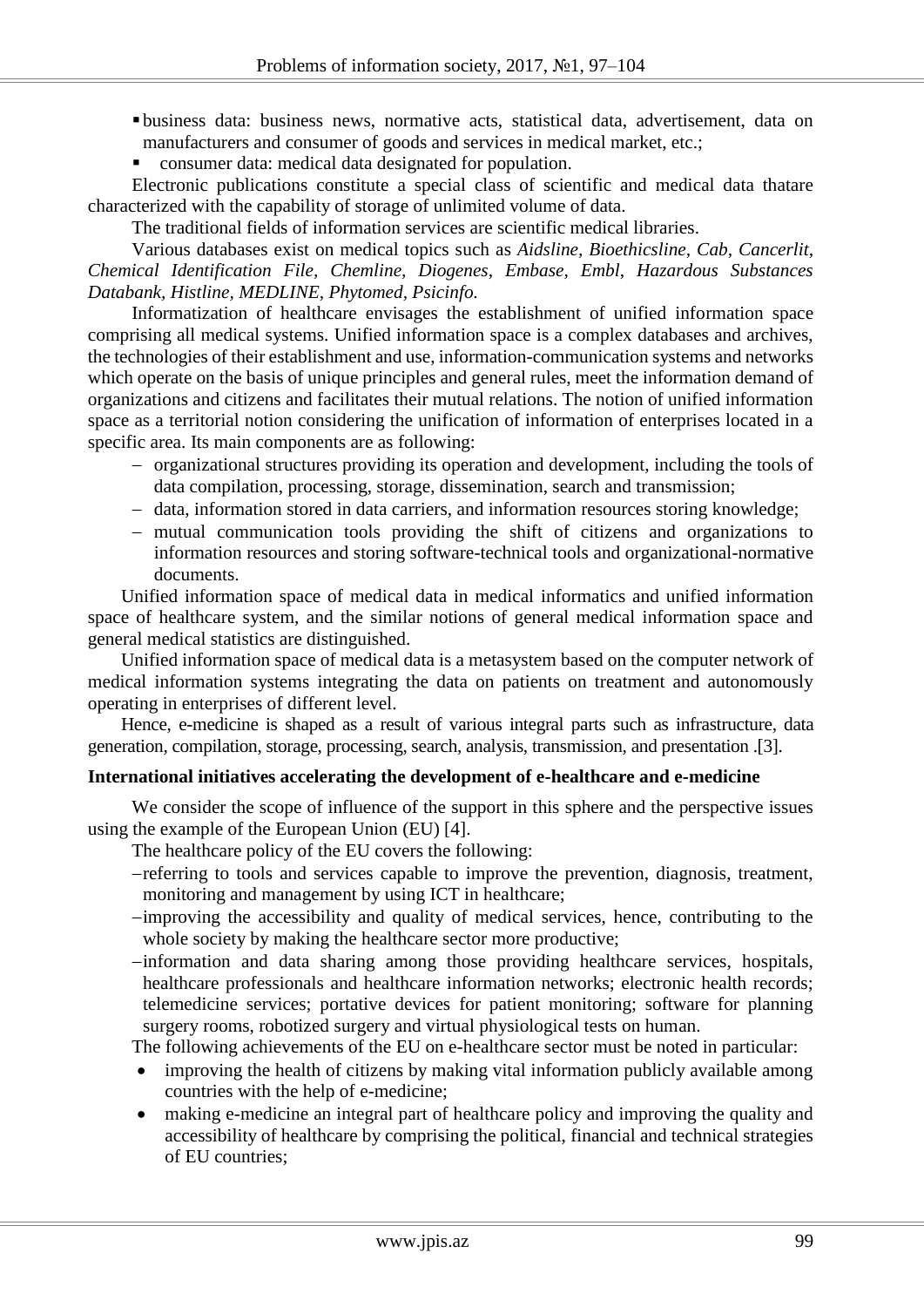making e-medicine tools more effective, more convenient for users and wider in use by engaging experts and patients in strategies, projects and implementation.

The EU carries out the coordination on the following directions in e-medicine:

- several potential obstacles in the sphere of e-medicine can only be eliminated at national and regional level, however, the coordination at the EU level facilitates the coordinated approach;
- patient security, political administration, engagement of healthcare experts and mutually understandable terminology are more importance spheres of the EU;
- alongside, the EU support for projects guarantees the latest novelties and information in this sphere.

Main initiatives of the EU for supporting e-medicine are oriented towards the following directions:

- $ICT$ :
- standardization:
- medical scientific-research;
- support for scientific-research;
- telemedicine;
- telecommunication networks, including e-medicineprojects,databases.
- Medical devices;
- European health insurance card.

The EU support for e-healthcare (e-medicine) projects can be divided into three parts: 1) project financing; support for events on awareness raising (including annually held highly regarded e-medicine conferences) and advanced expertise exchange, 2) information provision for policymaking, and 3) establishment of network building structures. Several projects pertaining to emedicine are jointly financed within the framework of various programs of the EU.

ICT applications and Cybersecurity Division of International Telecommunications Union (ITU) provides recommendations on e-medicine strategies and policies, creates instructions and training materials on the application of e-medicine and assists the implementation of technical cooperation projects, and hence, supports the developing countries [5]. With more effective application of ICT, works are being carried out in following directions in order to improve the accessibility of medical services:

- national e-medicine strategies:
- support for the use of mobile technologies for the prevention of noninfectious diseases and improvement of treatment;
- support for works of the Commission on Information and Accountability for woman and child health of ITU;
- registry of e-medicine projects (it is a joint initiative by ITU and WHO carrying out the compilation of operative e-medicine projects in unified registry).

Hence, issues on supporting e-healthcare (e-medicine) considered in the example of EU and ITU opens new opportunities for accelerating the formation of this sphere in our country.

## **Role of e-medicine in formation of personalized medicine**

Development trends of modern medicine are related to the achievements of P4 medicine based on the principles of personalized approach to human health. Therefore, ample opportunities have emerged for the establishment of person-oriented personalized medicine based on the processing of large-volume data emerged as a result of biological and medical research and compiled from social networks by *Big Data* and other intellectual analysis technologies (Figure 1). This approach was first proposed by Lee Hood, the professor of the university called *P4* medicine. The central idea of 4P concept is to focus all facilities of fundamental science on a specific patient [6]. This concept comprises the following: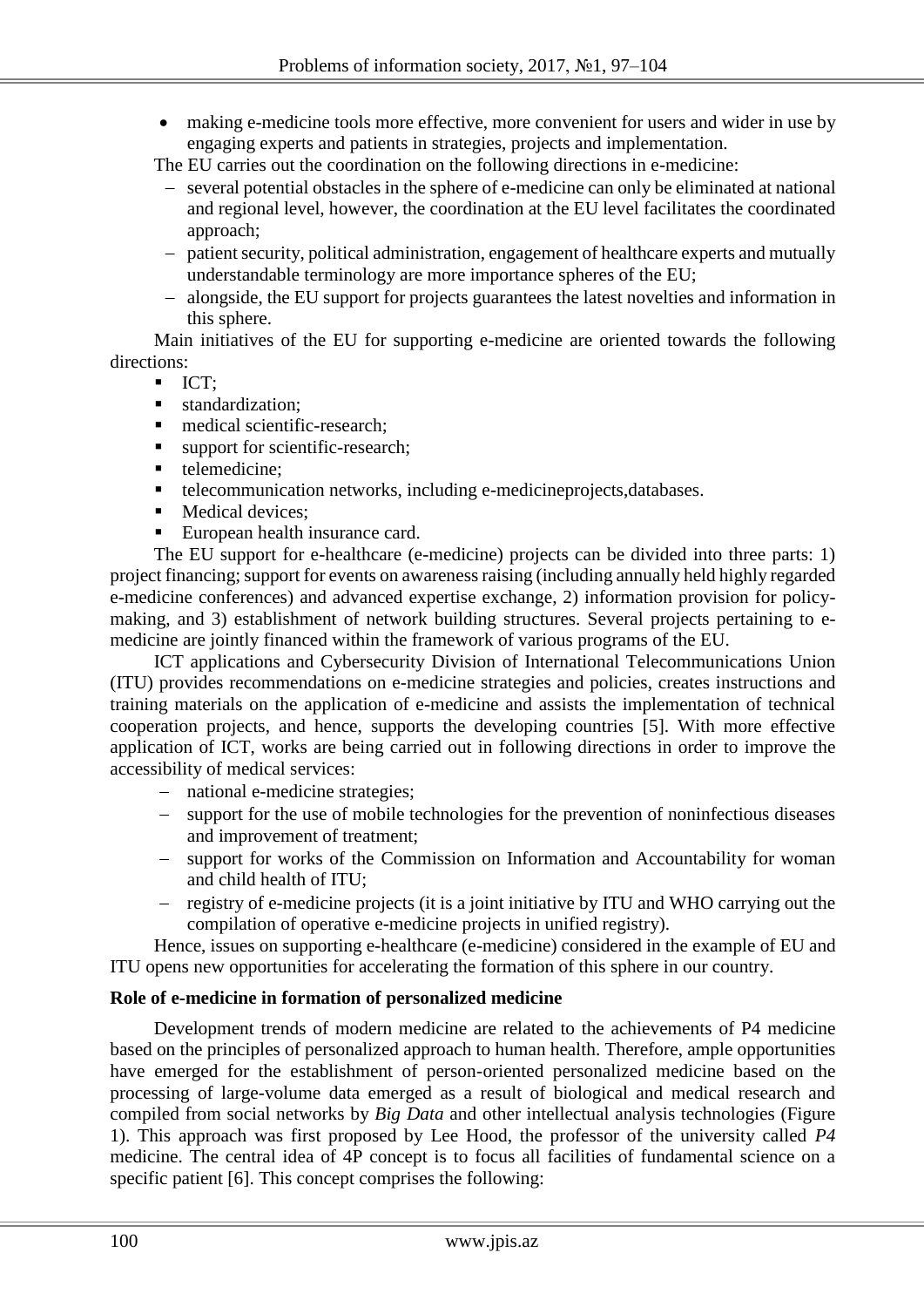- **predictive–revealing the tendency for development of the disease;**
- **preventive–disease** prevention or lowering the risk of disease development;
- **• personalized**–personalized approach to each patient considering his/her genetic, biochemical and physiological features;
- **participatory–active participation of human in prevention and treatment of possible** diseases.



Figure 1. *P4* medicine model

The development of the science of informatics, especially the tools of data processing, graphical user interface and geographical information systems based on web technologies, mobile technologies, smartphones, tablet computers and other portative gadgets play an important role in development of e-medicine. It is known that social cooperation technologies, such as social networks, blogs and wiki-pages, boost the emergence of several online communities -*Facebook*, *Twitter*, *LinkedIn*, *MySpace* and *Wikipedia,* which facilitate the mutual communication among people with similar experience and interests. Such new technologies have created new opportunities for the expansion of public participation in e-medicine.

At the same time, development of the Internet and web-technologies, ongoing phenomenon of digitalization has fostered the emergence of *Health 2.0*, *Medicine 2.0*, etc. alongside with *Science 2.0* and *Education 2.0*. Those are characterized by the types of activity based on scientific exchange and cooperation with the application of ICT, *Web 2.0* technology, in particular. The use of cooperation technologies, such as wiki, blog and video-journal, plays an important role in sharing ideas, information or scientific results. The common feature of the scope of coverage of these notions is to achieve public accessibility, shorter periods of publication (for example, via scientific wiki pages), rapid feedback (for example, by using social networks) or higher degree of participation and cooperation (for example, in virtual research environments).

Social networks play a crucial role in the development of e-medicine. Several medically oriented social networks have emerged and develop in Internet. Web technologies turn social medical networks and societies into the effective environment for supporting the healthcare as a thorough and high-quality source of information on new medical methods and diagnoses, medicaments and their use.

The following can be shown as example of Internet services that are most important in healthcare sector: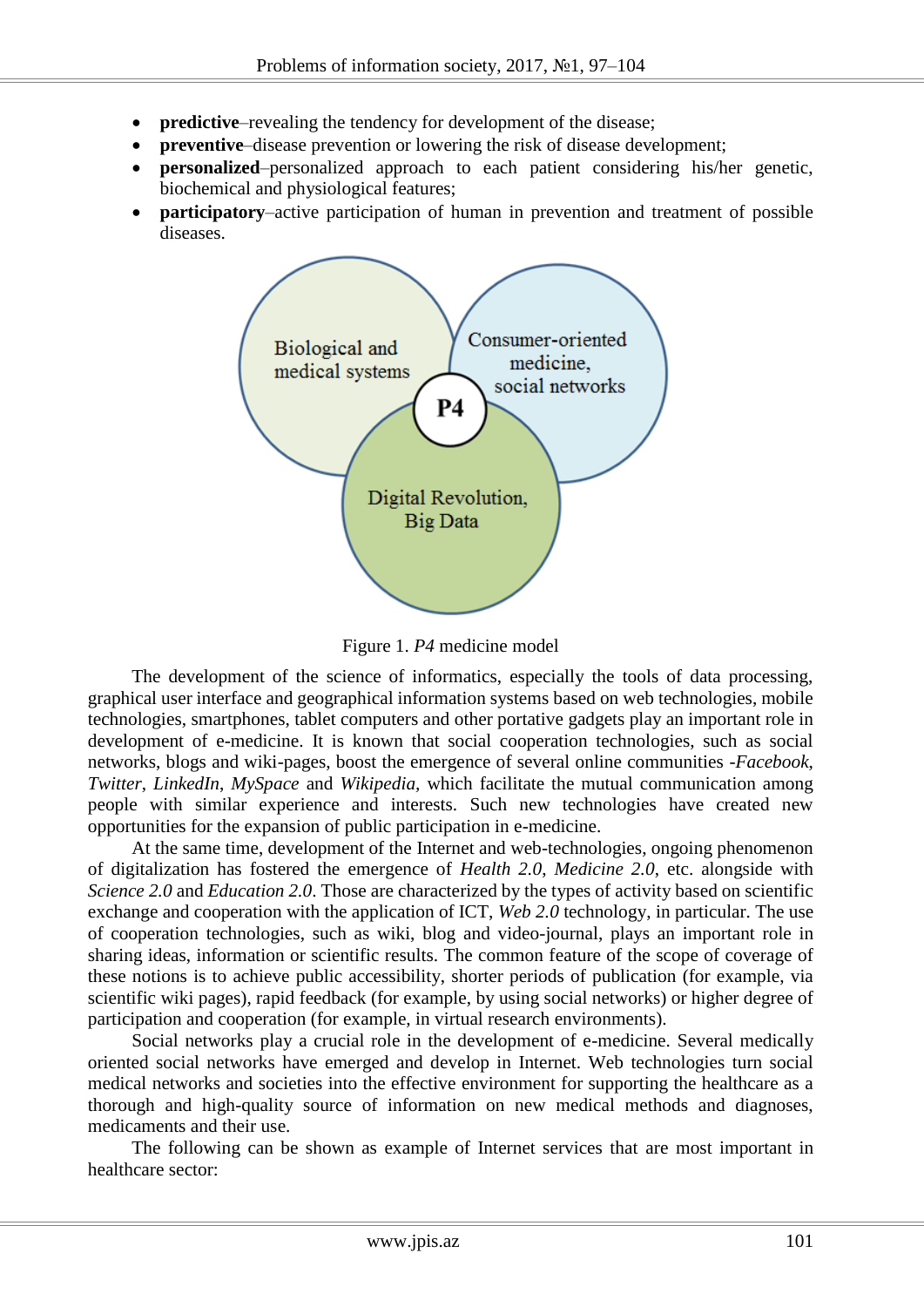- teleconferences:
- information support services for patients;
- advertisement of medicaments and medical services:
- tele-medical meetings of board of doctors and consultations of doctors;
- set of tools for everyday work tasks of doctors: learning the outcomes of analyses, monitoring of appointment execution, issuing appointments;
- work with medical literature, search in libraries, article exchange with experts;
- study and exchange of databases;
- tracking the patient status;
- organization of joint scientific research;
- telemedicine, etc.

The above-mentioned services play an important role in realization of personalized P4 medicine oriented to a specific person.

## **Application of electronic medicine in rehabilitation of child neurological diseases**

The number of cases of disability among children and teenagers is observed to grow. The problem of rehabilitation of disabled children remains to be among very topical and debated issues.

**Child cerebral palsy.** The first place among the causes of child disability is attributed to the diseases of nervous system and sense organs, and child cerebral palsy (CCP) is included in this group [7]. CCP is a group of diseases related to the damaged nervous system, dysfunctionality of movement and muscular system, movement coordination disorders, speech impairment, and intellectual growth retardation. The intensity of these defects varies from moderate to severe cases, which adversely impacts the process of adaptation of children with cerebral palsy to environment and their overall living conditions. It is to be noted that the development of a child with physical disabilities as an individual is more effectively realized during the state of integration. Social integration envisages the adaptation of a child to the system of social relations and mutual links within the environment to which a child is integrated. The mutual communication of children at preschool age with peers plays an important role not only in formation of later communication skills, but also for personal development. The lack of movement in some forms of cerebral palsy is so pronounced that, it is impossible to acquire the skills of independent movement and selfsufficiency. In such cases, the education of a child can only be realized at home or boarding school only. A child feels more confident and calm at home which he/she is better familiar with. However, notwithstanding these advantages, home education bears some drawbacks. It is impossible to comprehend human relations in integrity by spending time within family or working with a pedagogue only. The isolation from peers significantly impedes the child socialization, distorts the formation of individual; most of them problems with surrounding people remain unaddressed.

Given the development of information technologies, it is expedient to use distant education technologies for addressing the above mentioned problems of physically disabled persons. Distant education can facilitate the effective search, selection and structuration, as well as the analysis of information by those people. The inclusion of distant education technologies in the education process of disabled people leads to the emergence of new opportunities for the realization of problem-solution and project activity. Hence, personal development and social adaptation of physically disabled children is better facilitated.

**Speech therapy.** Modern information technologies can be considered among the perspective tools during the rehabilitation of speech disorder diseases in children [8]. The corrective education work in children with development retardation can be carried out with the application of specialized and adapted (education, diagnostic and developmental) computer software tools. The following issues can be posed as primary goals in this case:

• acquiring the skills of computer use;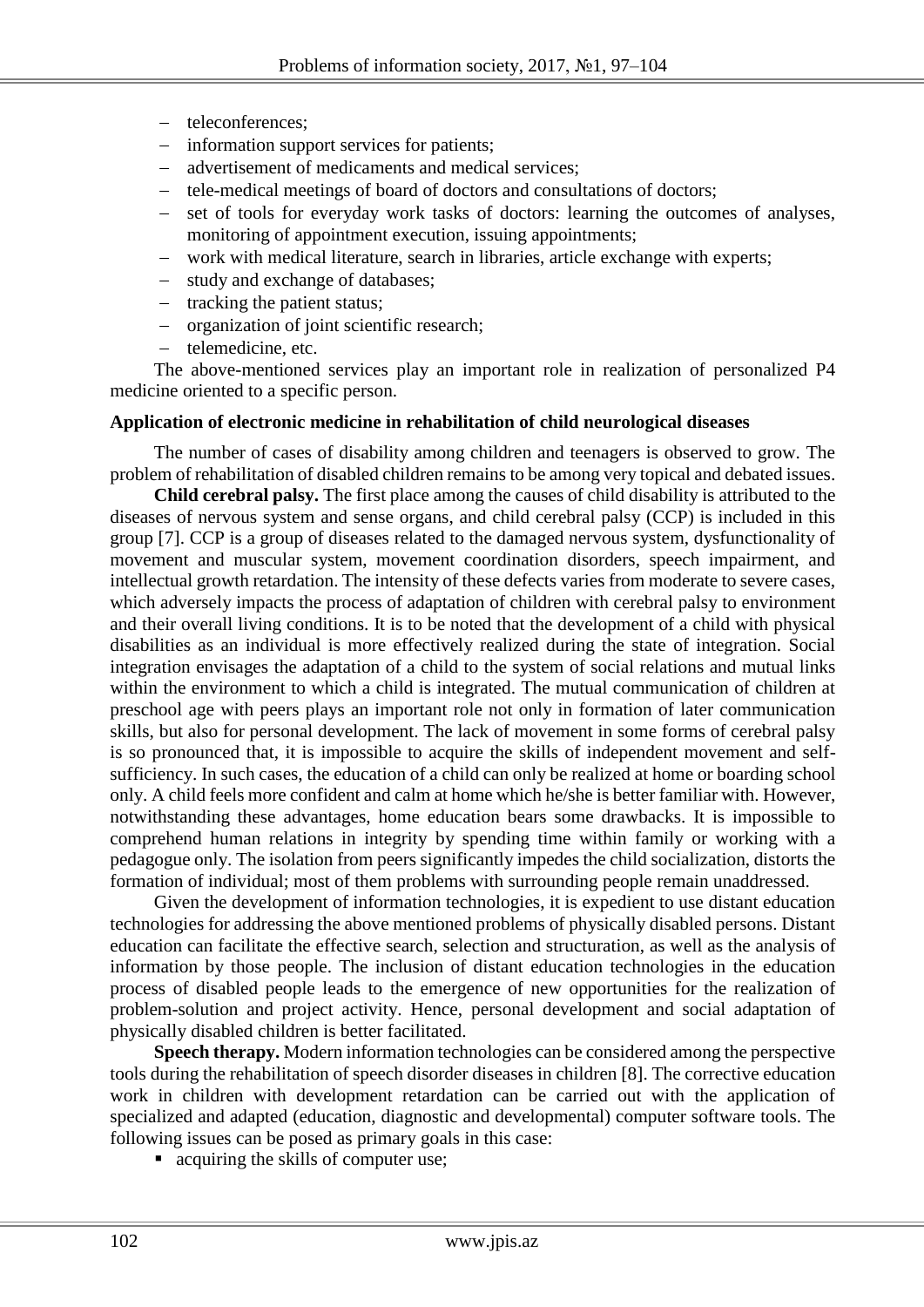application of information technologies in the correction of psychophysiological disorders.

In last case, it is appropriate to carry out the tasks in the direction of speech breathing, phonations, voice analysis, enriching the vocabulary, removal of lexical and grammatical errors.

- The following can be particularly emphasized based on the results obtained in this sphere:
- the purposeful use of computer software tools facilitates the objective and differentiated speech;
- the results of experimental education of children facilitates the harmonization of their development.

Thus, given the research outcomes conducted in this direction of speech therapy, it can be mentioned that the application of computer software can be considered as another method of effective formation of correction of speech defects.

**Attention deficit syndrome.** One of the major problems of child neurology is the attention deficit syndrome related to hyperactivity. The children with such disorders barely concentrate their attention, hardly control their behavior and cannot focus on one task for a long time. However, they are not mentally underdeveloped as a rule. First signs of hyperactivity in children are observed at 6-7 ages; although attention deficit continues to be present at teen age, the hyperactivity is not observed or severely mitigated in most cases and replaced with activeness, inertness of physical activity and difficulties with waking up [9].

The preparation process of these children for real life, their attention and concentration can be improved with computer games. A problem can emerge to develop a project envisaging the interests and goals of those children by using information technologies (for example, office software, graphic package, voice editors). It can be recommended to carry out works in three directions in hyperactive children: improvement of defected functions (attention, behavior control); development of mutual communication skills with adults and peers; control of anger and naughtiness. Experience shows that, while working on a project, hyperactive children act purposefully. They are observed to increase their confidence and self-esteem.

### **Main outcomes expected from the formation of e-medicine**

Overall, the following achievements can be expected as a result of e-medicine formation:

- formation of unified national infrastructure and information space;
- opportunity to access the medical data of a person from any point of the world;
- $\overline{\phantom{a}}$  improving the quality of medical services;
- improving the initial prevention;
- detection of disease signs operatively;
- reducing the number of diagnostic and medication appointment errors of doctors;
- optimization of organization of medical services and distribution of resources;
- integration into international systems, etc.

### **Conclusion**

The level of development of informatics science, Internet facilities, mobile technologies and social networks has a significant impact of various fields of human life and activity. One of those fields is the healthcare system. The development of e-healthcare and e-medicine in accordance with international requirements is a topical problem of the present times. Conducted research, world expertise and the analysis of current period reinforce the vitality of this topic. Hence, consecutive works must be carried out for addressing these issues in our country by considering the international expertise. In case of establishment of successful activity in this field, the formation of unified national e-infrastructure, information space and personalized medicine can be realized.